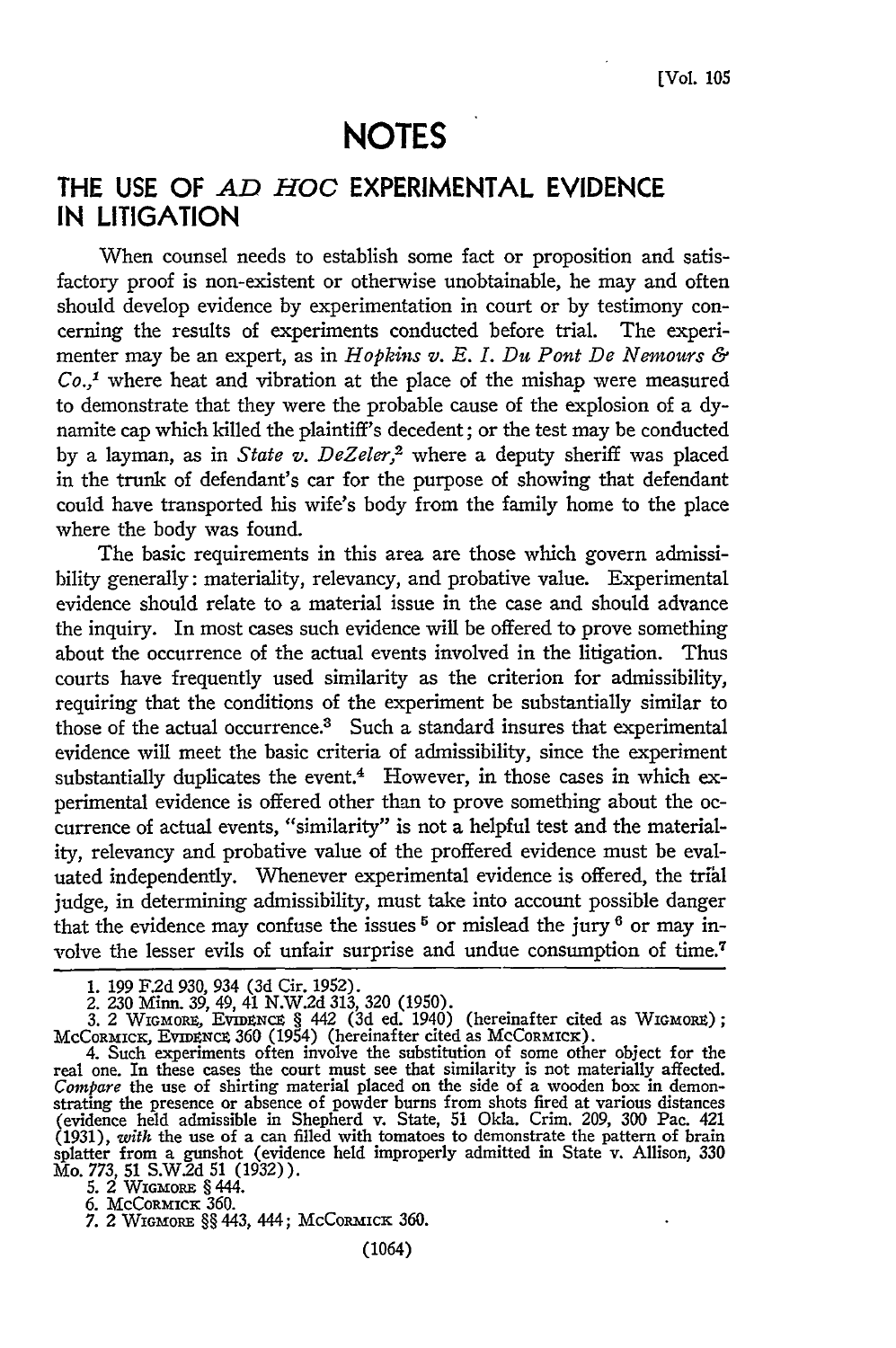#### CONSIDERATIONS AFFECTING PROBATIVE VALUE

Experiments will ordinarily be offered as circumstantial evidence of quality, cause, capacity or tendency; the rules respecting their admissibility are generally coincident with those applying to ordinary evidence offered for the same purposes.<sup>8</sup> However, there is reason to insist on a higher standard of admissibility for *ad hoc* experimental evidence than for evidence of past events or observations. Because the attorney normally has no control over occurrences prior to litigation, a court will be justified in admitting evidence of past events or observations with some degree of liberality, relying more heavily on the jury to determine the weight to be assigned it. The experimental situation, however, is largely within the control of the planner. In situations where careful planning could have produced a high degree of similarity to actual conditions, for example, counsel should not be permitted to offer evidence of an experiment conducted under conditions more favorable to his client than were the actual conditions. Only in the unusual case where closer similarity was not possible, or was not feasible because it would have required much additional expense, should the same standards for admission apply as for evidence of past occurrences.9 To reduce the risk that the jury will be misled by inadequate planning or calculated manipulation of the variables of an experiment McCormick suggests a rule of court that no evidence of an experiment shall be admissible unless reasonable notice shall have been given to the adversary, with an opportunity to participate in planning and to be present at the test.10 Further, the court should have power to appoint an impartial person to conduct or supervise the experiment.<sup>11</sup>

Where evidence is to be derived from experiments conducted in the courtroom, it is particularly important that critical standards of admissibility be observed. Experimentation in the courtroom is a form of demonstrative evidence.<sup>12</sup> Where the results are readily understood by the jury, as in the case of reproduction of an actual event, an experiment conducted in their presence is almost certain to carry greater weight than mere testimony concerning the results of that experiment. There is, therefore, a greater risk of prejudice from courtroom experiments which do not possess a high degree of materiality, relevancy, and probative value.<sup>13</sup> In addition, courts may be more reluctant to permit courtroom experimentation because of the likelihood of unduly lengthening the trial.<sup>14</sup>

1943), in which testimony concerning an experiment was permitted though reproduc-

<sup>8.</sup> See generally 2 WIGMORE §§ 441-45.

*<sup>9.</sup> Cf.* McCORMIcK 360-61. 10. *Id.* at 362.

<sup>11.</sup> *Ibid.*

<sup>12.</sup> See McCoRMICK §§ 179, 182.<br>13. In State v. Riley, 126 Wash. 256, 218 Pac. 238 (1923), the court affirmed the<br>rejection of a courtroom experiment and stated that a trial court should be possessed of a wider discretion in determining whether or not it will permit experiments to be<br>made in the presence of the jury. *Id.* at 268, 218 Pac. at 242. For an instance of re-<br>versal because of a prejudicial courtroom demonst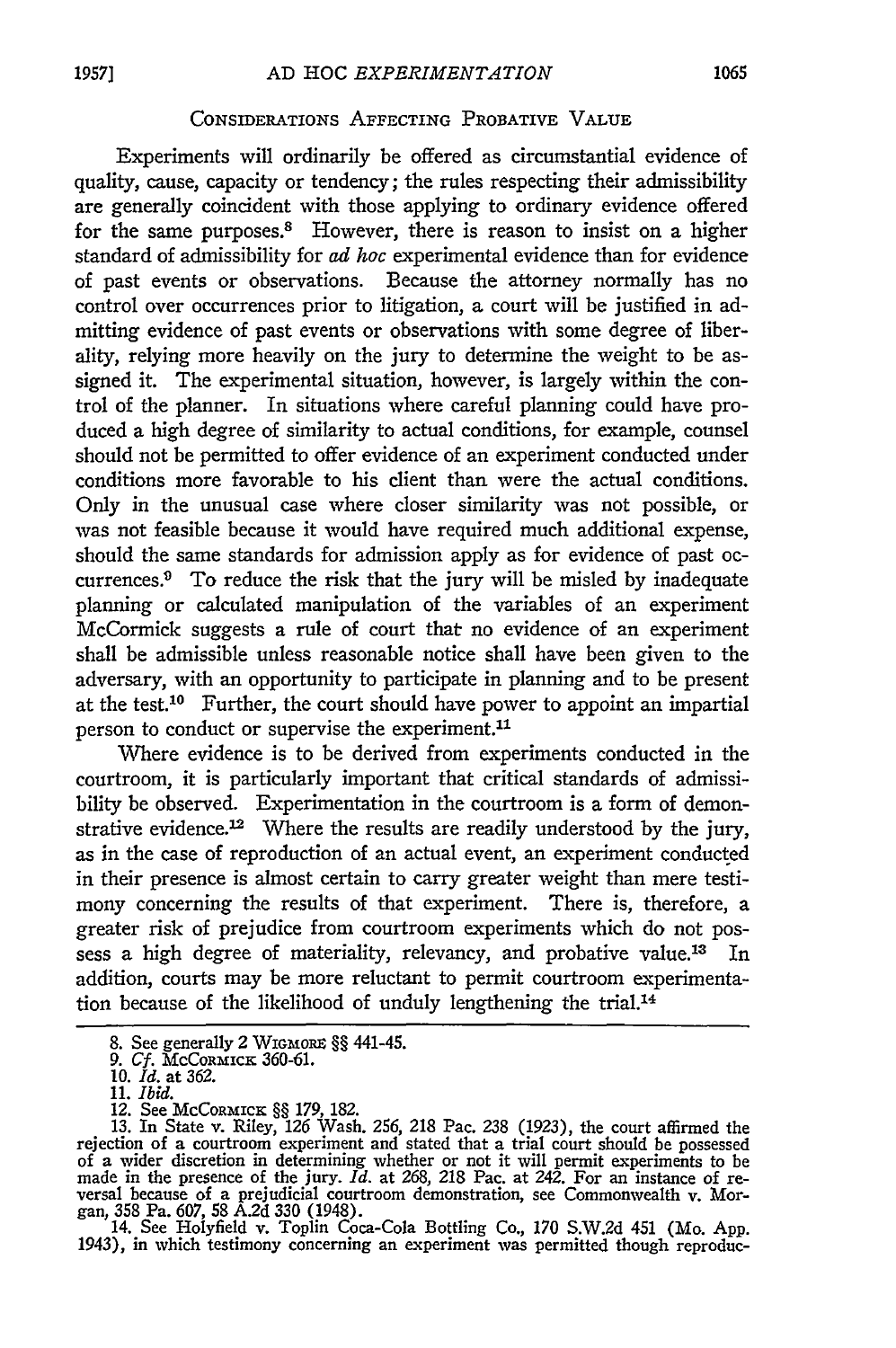#### POSSIBILITY **AND** IMPOSSIBILITY

When experimental evidence is offered to show possibility or impossibility, the purpose is frequently to rebut contrary evidence or a contrary contention of the opposing party. When the opponent purports to show the impossibility of an occurrence generally, his challenge may be met by showing that the event can happen under some set of circumstances; there is no restriction to a showing that it can happen under the conditions present in the case.15 However, the admission of such evidence holds the possibility of prejudice, which may render it inadmissible. **'A** showing of possibility under some extreme circumstances may mislead the jury, since the event may still be impossible under the conditions of the actual occurrence. The fact that a claim of general impossibility has been made should not be permitted to lead to joinder of issue, if general impossibility is irrelevant.

When the opponent's contention is limited to the impossibility of the event in issue under the conditions actually prevalent, an attempted refutation by experimental evidence should be received only after a showing that the circumstances of the experiment were similar to or more adverse to the experimenter than those surrounding the actual event. Thus, in *Balliman v. H. A. Lueking Teaming Co.*,<sup>16</sup> plaintiff sought to establish defendant's ownership of the truck which injured him by testimony purporting to identify the lettering on the truck. The defendant claimed, in effect, that the faint light at the time of the accident made it impossible to read the name on the side of the truck as witnesses claimed to have done. An experiment by plaintiff to show that the words could have been read was conducted under the same lighting conditions. But instead of the truck which had gilt lettering on its green sides three and one-half feet above the surface of the street with the sides sunk an inch in the panel and a flange projecting over the panel, plaintiff used a passenger car to which was fastened a green canvas with the same lettering in white. In addition, at least one of the witnesses to the experiment observed the sign while it was motionless and before it was driven past the witnesses.<sup>17</sup> The court held

tion of the same experiment was not allowed in the courtroom. The court did not<br>indicate whether the grounds for the difference in treatment were fear of prejudice<br>or undue consumption of time or a combination of both.<br>15

testifies that the gun in question could not be fired more than two hundred yards, the state may offer the testimony of someone more skilled in the use of firearms than<br>the defendant and who has used a bullet calculated to carry further than the one used in<br>the crime, that he was able to fire this gun furth

significant enough to establish a substantial difference in conditions. An illustrative situation in which the issue arose involved a railroad engineer as the experimenting witness who was advised to look for a child on the tracks. Norfolk & W. Ry. v. Hen-derson, 132 Va. *297,* 111 S.E. *277* (1922). There was a similar fact situation in Griggs v. Kansas City Ry., 228 S.W. 508 (Mo. 1920). Awareness will effect the result, but<br>the jury can at least estimate how much longer it would have taken to see the object<br>if this factor were absent. However, in a case like *B* distance, where the witness testifies as to what the words were, there is no clue as to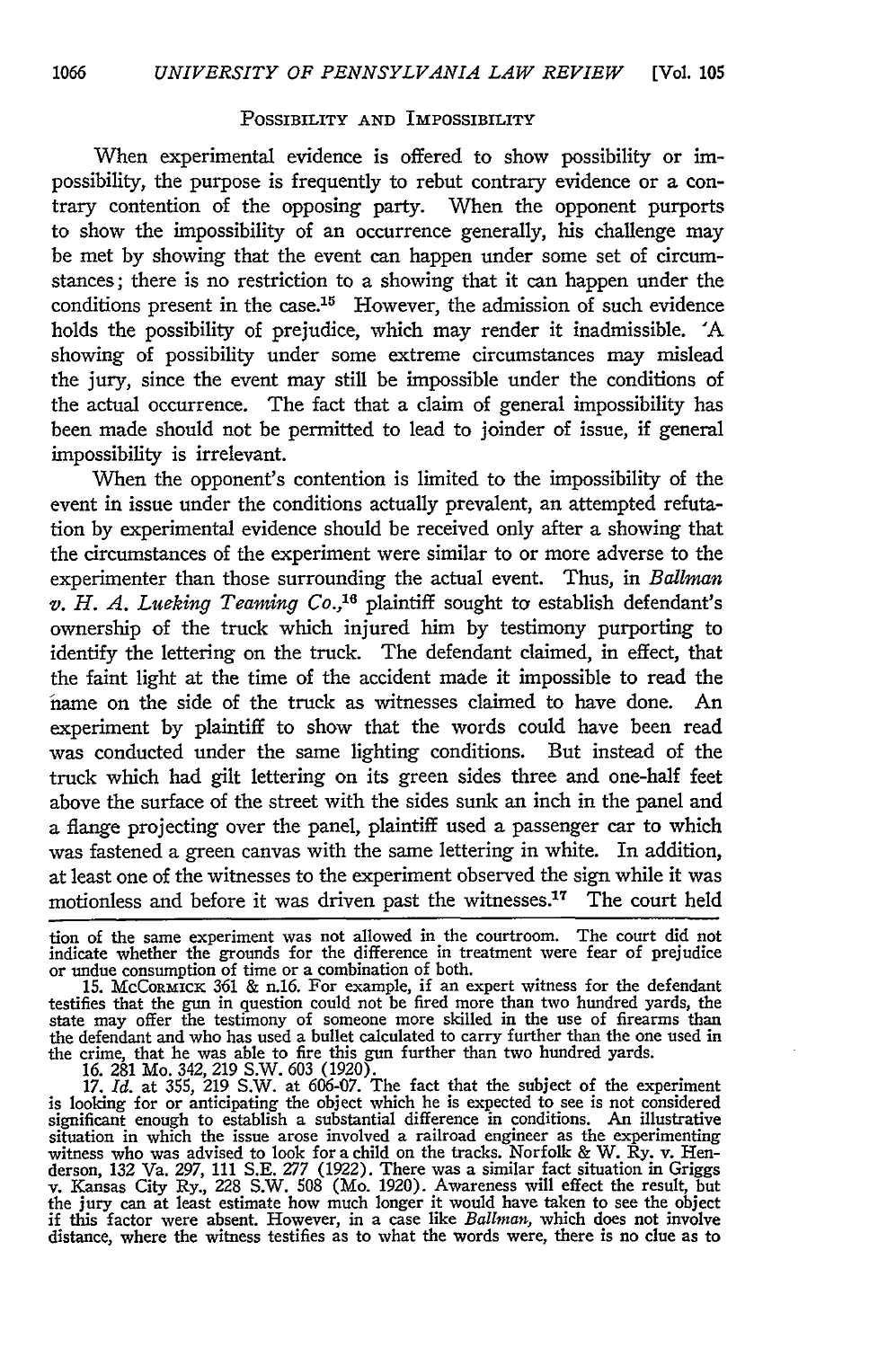that "the conditions . . . were not sufficiently reproduced in the experiment for the result to be admitted in evidence." **18**

When a party seeks to have an experiment admitted in the first instance, either to evidence the possibility of a particular result occurring under the conditions of the litigated situation<sup>19</sup> or to evidence impossibility,<sup>20</sup> it is again necessary that the experimental conditions be either similar to or less favorable to the experimenter than those of the event in issue.<sup>21</sup> Moreover, the same requirements should apply when evidence is offered to rebut the opponent's contention of possibility or capacity under the conditions of the actual event.

If the conditions of proffered experimental evidence fail to approximate those of the actual event, the evidence may still be admissible to show general properties or capacities which are relevant to the question of possibility or impossibility under the actual conditions. In *Guinan v. Famous Players-Lasky Corp.*,<sup>22</sup> an action for injury from the ignition and explosion of motion picture film placed near the shield of a streetcar heater, the admission of a variety of experimental evidence<sup>23</sup> designed to show the inflammable and explosive character of such film was affirmed. Apparently it was impossible to duplicate the actual conditions of the accident because the temperature of the heater was unknown. By analogy to the *Guinan* case it would seem that evidence showing the *absence* of a property or capacity is also admissible under similar circumstances.

However, there is the danger in either instance that the jury will be mislead into treating such evidence as directly applicable to the event in issue. In *Watson Orchards, Inc. v. New York, C. & St. L.R.R.*<sup>24</sup> the admission of experimental evidence of the non-combustibility of cork was held to be error, though the party offering it contended that "'the purpose of the tests was not to determine whether cork would burn under the exact conditons that existed at the time of the fire, but to determine the inflammability of cork generally.' "<sup>25</sup> The jury might have concluded

how much the result was effected by the awareness of the witness. Even in the *Norfolk* situation the difference can be virtually eliminated by instructing the engineer to react as he normally would to any situation which

of the specific obstacle he is expected to see.<br>18. 281 Mo. at 355, 219 S.W. at 607. The required degree of similarity in show-<br>ing possibility in the face of a contention of impossibility under the circumstances of the actual event was found to be present in Davis v. State, 51 Neb. 301, 354-56, 70 N.W. 984, 1002 (1897), and testimony concerning the experiment and its results was held properly admitted by the trial court.

19. When experimental evidence is not being offered in rebuttal it is more likely that a party going to this trouble and expense will attempt to establish a probability or tendency rather than a mere possibility.

20. This situation may arise, *e.g.*, in a tort action where the only feasible causes are two, one stemming from the defendant's negligence, the other arising from a different source. The plaintiff's experiment will be offered to show that it was impossible for the latter source to have caused the damage. 21. *But .ee* **pp.** *1068-69 infra.*

22. 267 Mass. 501, 167 N.E. 235 (1929). 23. The experiments involved subjecting pieces of film to various degrees of heat, contact with electric sparks, burning, and inserting pulverized film in a cartridge and firing it from a revolver. *Ibid.* 24. 250 Ill. App. 22 (1928).

**25.** *Id.* at **35.**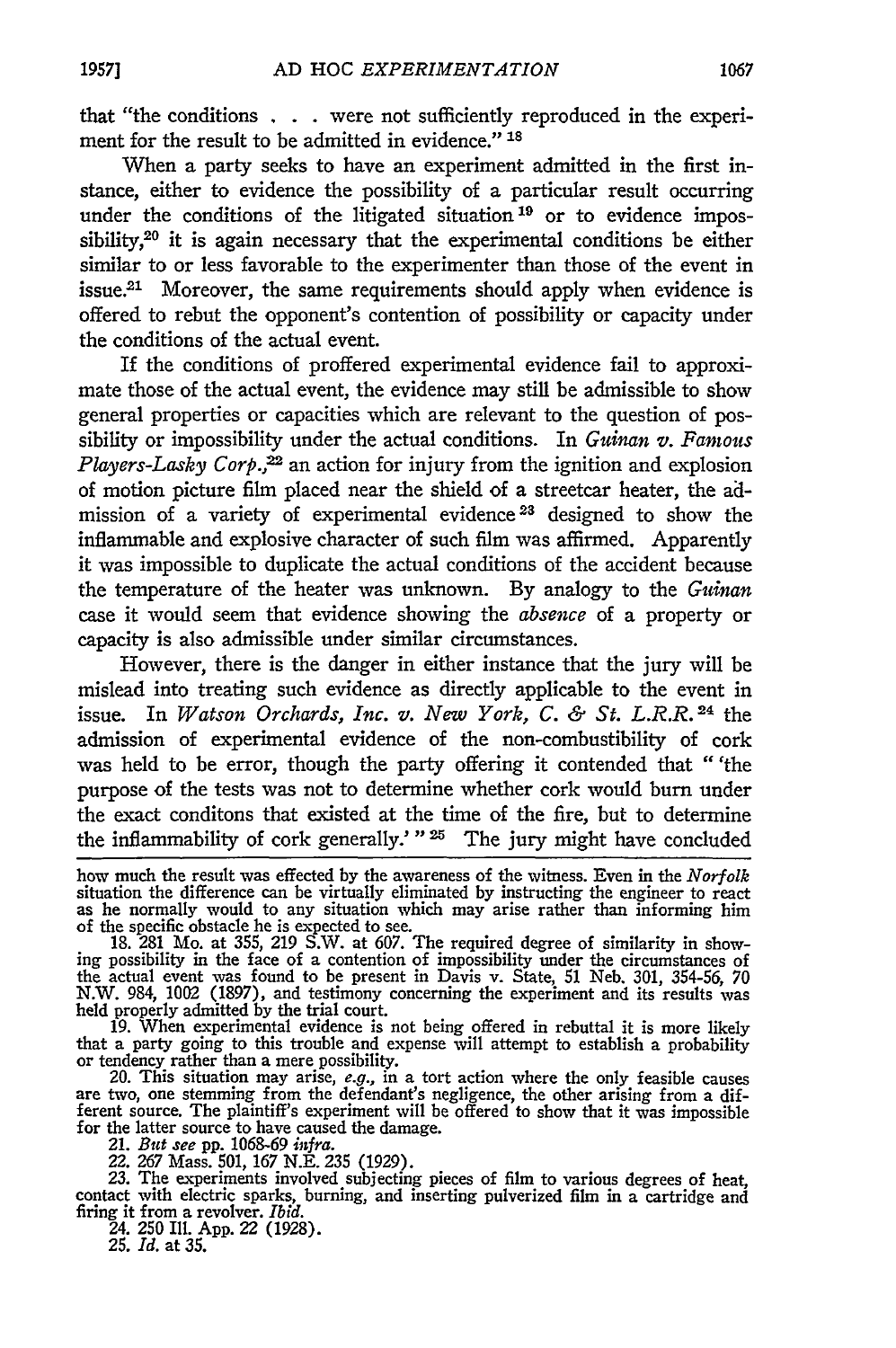from the experiment that cork would not ignite under the conditions existing at the time of the fire.

Despite the risk of prejudice, admission of experiments demonstrating a general property or capacity may be proper where it is impracticable to duplicate the conditions of the actual event and the matter is important in the case.26 The court should insist that the experiment be so conducted that the jury can understand its true function and can determine its probative value for the issues to which it is relevant. Moreover, the jury charge should contain a proper admonition. As added protection, opposing counsel may be expected to point out the limitations of the experiment on crossexamination and in summation.

### PSYCHOLOGICAL PRINCIPLES: **COMMON** SENSE, EXPERTS AND EXPERIMENTATION

Few would deny the need for experimentation in areas where common sense does not suggest a conclusion.<sup>27</sup> Yet even where common sense seems an appropriate guide it may well lead to erroneous conclusions,<sup>28</sup> particularly where psychological propositions are concerned.<sup>29</sup> The uncontrolled view of the expert may be entitled to even less weight than the opinion of the layman "if only because the biases of the expert are more detailed and more clearly defined." **3o** Especially in the comparatively new social sciences is actual investigation to be preferred over the opinion of the expert, whether based on his own beliefs or on the opinions of other experts.<sup>31</sup>

Contrary to most experiments designed for evidentiary purposes, psychological experiments may involve, not the reproduction of an actual event, but the establishment of a general principle. The "similarity of conditions" test is, therefore, not applicable and the basic criteria of

upon it for much at all in the way of valid psychological propositions. Our everyday experience of the world comes in crude, unrepresentative chunks, with causal relations hopelessly obscured, and with prejudice, superstition, and self-interest inextric-<br>ably intertwined in perception." Bitterman, *The Evaluation of Psychological Propo-*<br>sitions, in LEVIN, EVIDENCE AND THE BEHAVIORAL S

that suggestibility in children is a direct function of age: the younger the child the more suggestible he is likely to be. But a scientist has reached a different conclusion: "Suggestibility appears to reach a maximum at around the age of eight in both males and females.<sup>5</sup> WEITZENHOFFER, HYPNOTISM 282 (1953), cited in Levin & Levy, *Persuading the Jury With Facts Not in Evidence: The Fiction-Science Spectrum*, 105<br>U. PA. L. REV. 139, 179 (1956) (hereinafter cited as *Persuadi* 

**30.** *Ibid.* **31.** See Cahn, *1955 Annual Survey of American Law-Jurisprudence,* 31 N.Y. U.L. REV. 182 (1956). "[T]he only firm ground for the evaluation of psychologica propositions is experiment—systematic and repeated observation under representative and controlled conditions." Bitterman, *supra* note 28, at **A-17.**

**<sup>26.</sup>** Guinan v. Famous Players-Lasky Corp., **267** Mass. 501, **522,** 167 **N.E. 235,** 245 (1929). *27. E.g.,* an unversed person would not venture an opinion on fracture patterns

of glass bottles relying on common knowledge to guide him, or attempt to determine<br>from powder burns on a man's body whether the gun was fired from a distance of<br>two or four inches. Experiments were conducted for these pur Glenshaw Glass Co., 204 F.2d 436 (3d Cir. 1953); State v. Polan, 78 Ariz. 253, 278<br>P.2d 432 (1954).<br>28. "Common sense is frequently wrong. The truth is that we cannot depend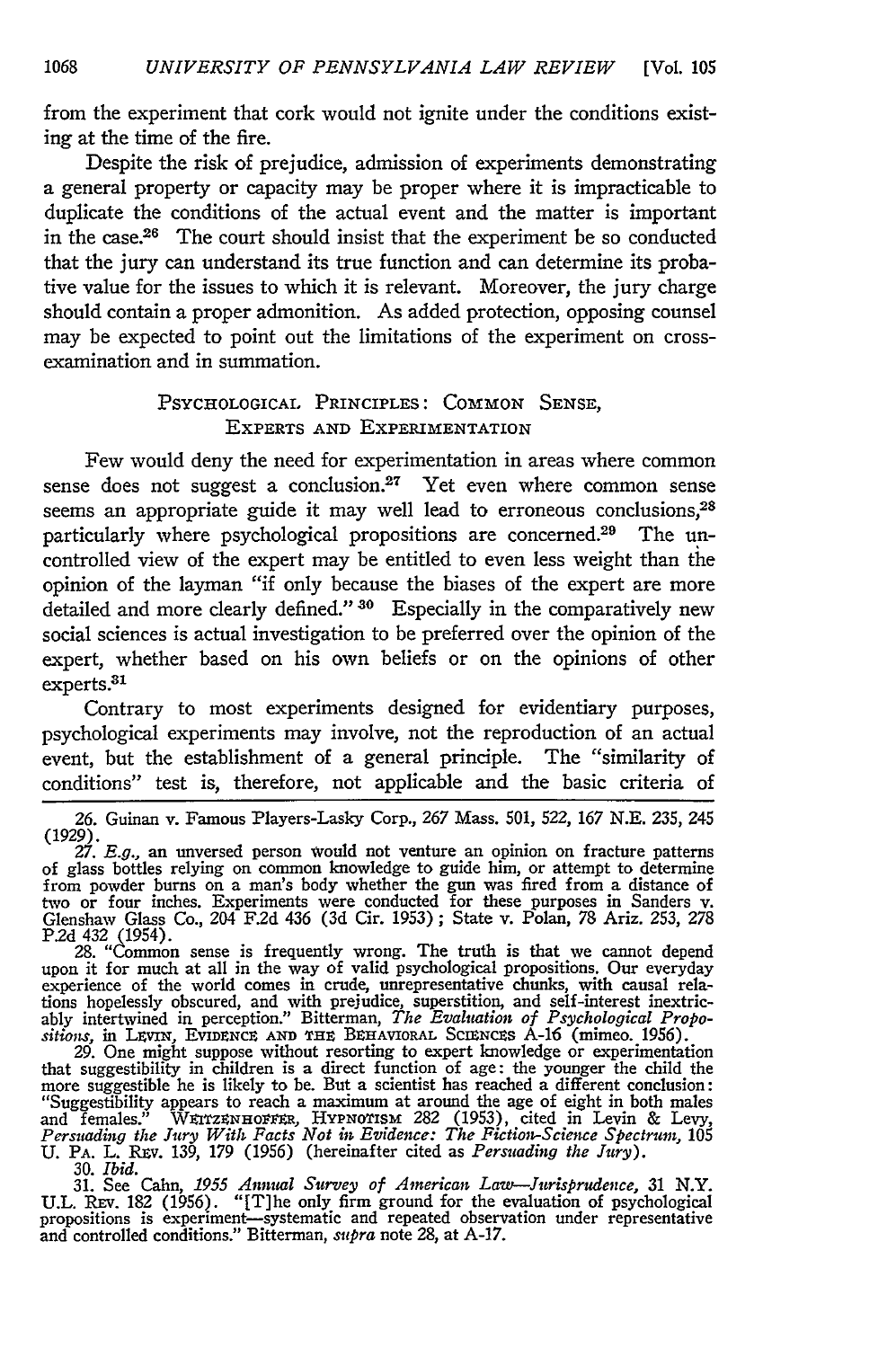admissibility must be applied separately. Since the relevance of the proposition must be established independently, all that is required of the experimental evidence is that it have probative value sufficient to establish the proposition. It is particularly important to examine the scientific validity of psychological experiments, therefore, since their validity may be the key factor in determining their admissibility.

This is clearly illustrated in the school segregation cases.<sup>32</sup> In three of the trials 33 the psychologist, Professor Kenneth Clark, testified as to the results of his "doll" experiment to establish the proposition that Negro pupils in general incurred psychological harm from the inferior status incident to segregation and thus were denied the equal protection of the laws.<sup>34</sup> Negro school children from a segregated school were shown pictures of white dolls and Negro dolls and asked such questions as, "Show me the doll that is the 'nice' doll," "Show me the doll that looks 'bad'." **35** From the children's replies and reactions to these and to other requests, Professor Clark detected indicia of instability in their personalities and reached the conclusion that segregation had relegated Negro children to an inferior status in society which ". **.** . definitely harmed [them] in the development of their personalities. . . . <sup>"36</sup> Professor Edmond Cahn has pointed out numerous defects in this experiment which render its results of doubtful probative value.37 The sampling was not shown to be adequate numerically or to be a representative cross-section; some of Professor Clark's interpretations seem to be predetermined, in the sense that no matter which of two possible choices the children made, he deduced a harmful effect; **<sup>3</sup> <sup>8</sup>**the test does not purport to demonstrate the effects of *school* segregation as filtered out from the totality of environmental factors in the children's lives; and children's reactions to dolls, and especially to pictures of dolls, may be a poor indication of their psychological attitudes in situations of reality, *i.e.,* with white and Negro *people.* Moreover, some of the questions must have bewildered or deceived the children.39 To these

34. Calm, *1955 Annual Survey of American Law--Jurisprudence,* 31 N.Y.U.L. R.v. 182, 188 (1956).

**35.** Quoted in Calm, *1954 Annual Survey of American Law-Jursprudence,* 30 N.Y.U.L. Rzv. 150, 161-62 (1955).

*36. Id.* at 163.

37. *Id.* at 163-65.

38. "For example, if Negro children say a *brown* doll is like themselves, he infers that segregation has made them conscious of race; yet if they say a *white* doll is like themselves, he infers that segregation has forced them to evade reality." *Id.* at 163.

39.  $E.g.,$  the conclusion that some children were evading reality because they selected the white doll "when asked to pick the doll that was like themselves" is unjustified since they apparently were among those children w the white doll as the "nice" doll and may thus have answered the latter question using<br>the criterion of "niceness" rather than color.

<sup>32.</sup> Brown v. Board of Educ., 347 U.S. 483 (1954); Bolling v. Sharpe, *347* U.S. 497 (1954).

<sup>33.</sup> Davis v. County School Bd., 103 F. Supp. 337 (E.D. Va. 1952); Briggs v. Elliott, 98 F. Supp. 529 (E.D.S.C. 1951); Belton v. Gebhart, 32 Del. Ch. 343, **<sup>87</sup>** A.2d 862 **(Ch.** 1952).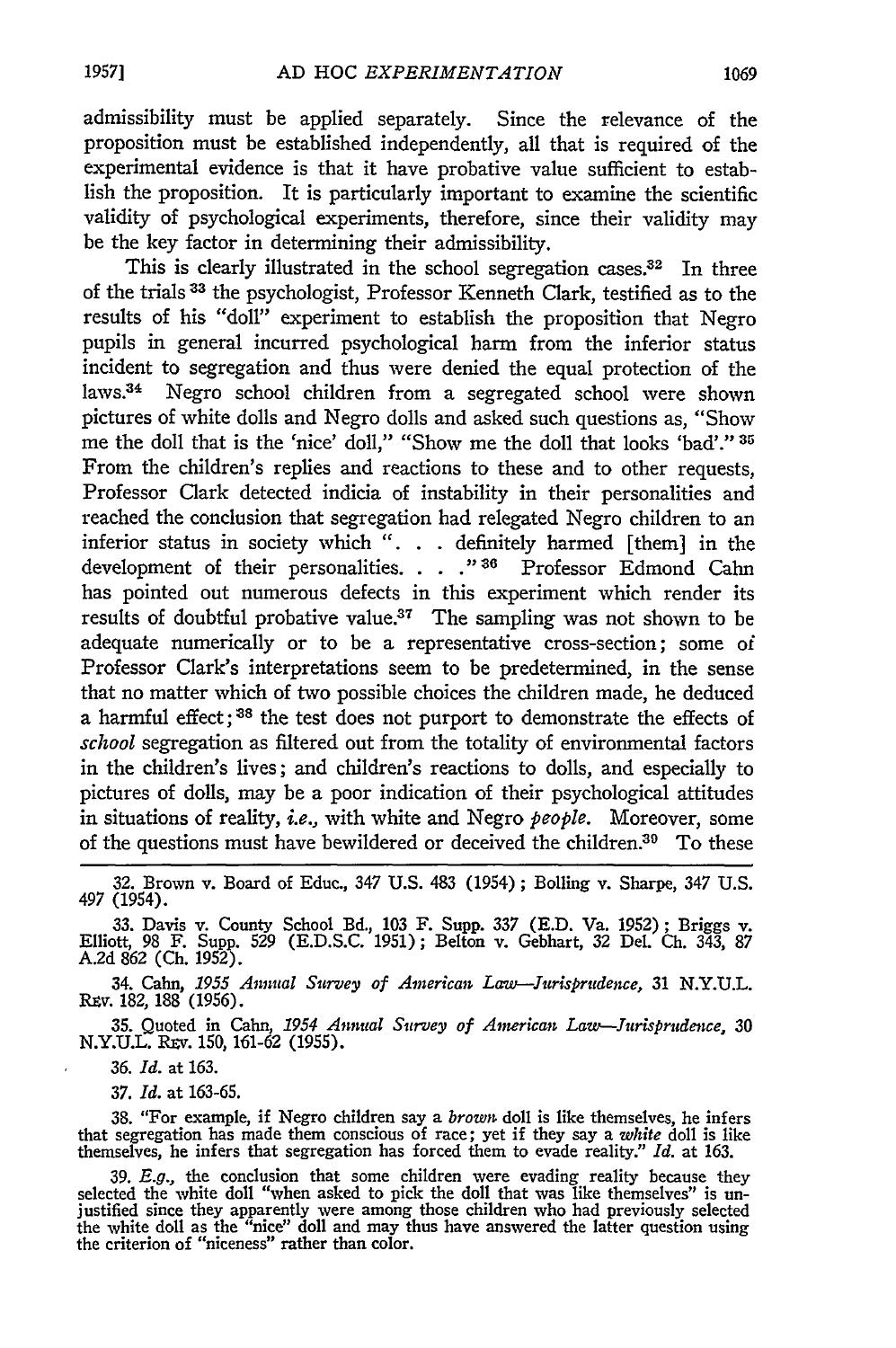criticisms by Professor Cahn should be added another basic one-the absence of a control group. No psychologist should venture to deduce from the results of this experiment that the harm, if any, is caused by school segregation unless he has conducted the same tests using as subjects Negro children from unsegregated schools.

#### **EVALUATING** NON-PHYsICAL ABILITIES OF WITNESSES

An area which has been little explored in the legal literature, though it holds promise of some day revolutionizing the use and evaluation of eyewitness testimony, is measurement of the relative capacity of the witness to perceive, remember, or narrate.4° Further developments in this area seem certain to take the form of experiments, $41$  either testing the witness in the courtroom or before trial.

The use of experiments to measure one or more of the witness' abilities to perceive, recollect and narrate presents significant difficulties which may be illustrated **by** a consideration of their use in evaluating the ability to identify persons. Two experiments which were held inadmissible illustrate the problems in testing the element of perception in this ability. In *State v. Riley*<sup>42</sup> the defendants were convicted of a murder committed in a recreation hall **by** two masked robbers. Several of those present identified the defendants at the trial as the robbers, "with varying degrees of certainty." <sup>43</sup> During cross-examination of one of these witnesses, counsel for defendants was denied permission to have the witness attempt an identification of a personal acquaintance who entered the courtroom dressed and masked as the robbers had been. Counsel's stated purpose was to "test [the witness'] **. .** ability to identify him." 44 An offer to test other identifying witnesses in the same manner was also rejected.<sup>45</sup>

41. For a brief evaluation of the advisability of extending the traditional technique of using expert witnesses to the field of judging credibility, see Levin & Levy, *Persuading the Jury*, 105 U. PA. L. REV. 139, 173 (1956). The authors are there discussing issues of credibility generally, such as whether

*42.* 126 Wash. *256,* 218 Pac. 238 (1923).

43. *Id.* at *266,* 218 Pac. at 242.

44. *Id.* at 267, 218 Pac. at 242.

45. *Ibid.* The Supreme Court of Washington interpreted the experiments as an attempt to prove the inability of the witnesses to identify the defendants as the robbers. **By** inability the court may not have meant complete inability (impossibility), but rather a low degree of ability which seems to be a more accurate description of the purpose.

<sup>40.</sup> Cross-examination is the traditional method permitted for this purpose; its ineffectiveness led Wigmore to argue for the admission of experiments. 3 WIGMORE § 993. The topic of this section is to be distinguished from such related bases for<br>the impeachment of testimony as the lack of *opportunity* of the witness to perceive<br>(courts usually admit evidence for this purpose, see witnesses could replace experiments where the issue is the capacity of a *particular* witness to perceive, remember or narrate. Where veracity is the phase of credibility involved, use of an expert has been permitted. Unit (S.D.N.Y. 1950).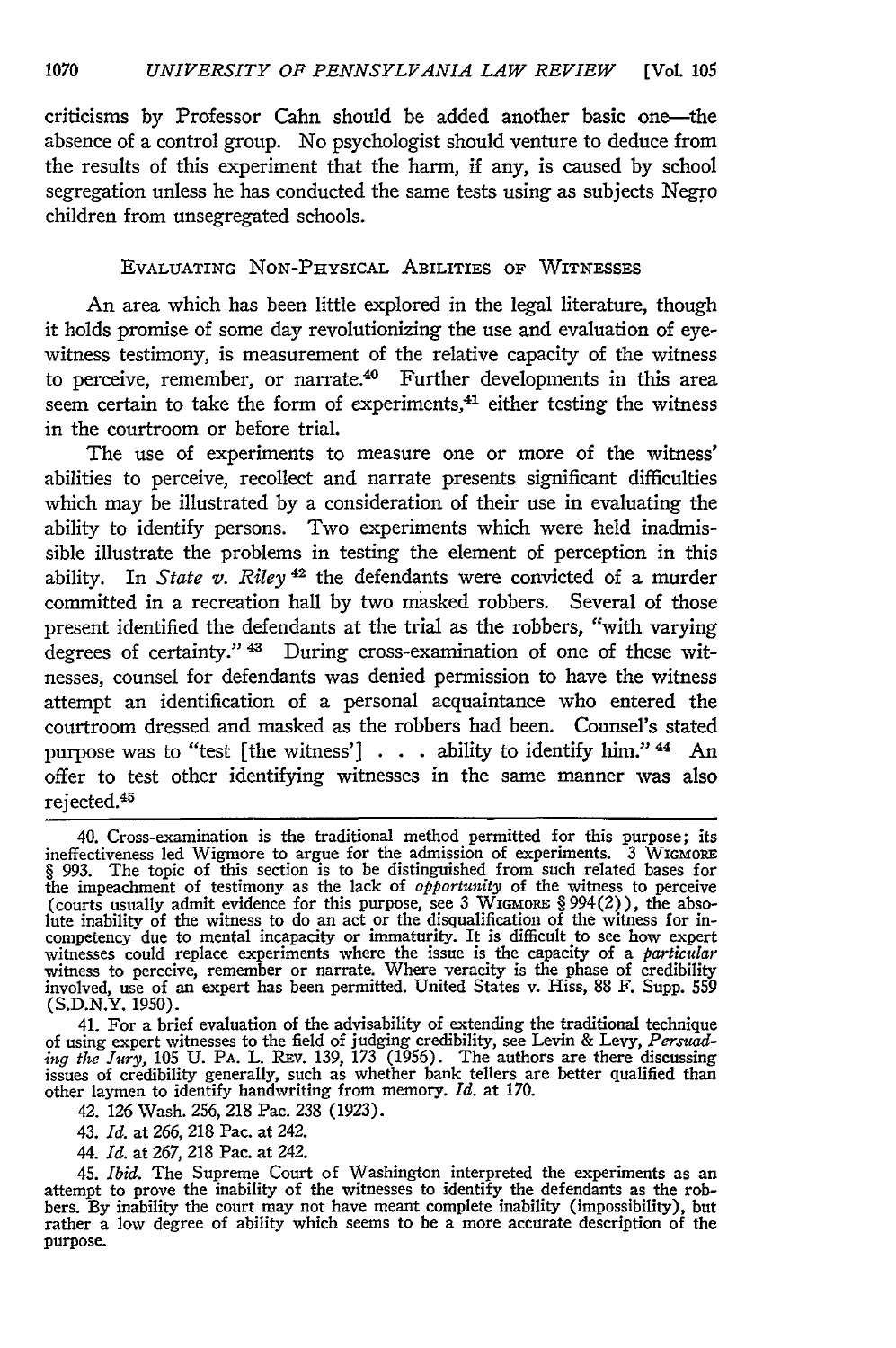In *Brooks v. State* <sup>46</sup> the night manager of a store identified defendant as the man who robbed him. On cross-examination defense counsel **pro**duced two photographs of Negroes and sought to have the witness state whether the pictures exhibited to him were of the same, or of two different persons. The court sustained an objection to such questions. Probably the defense intended to show the witness to be poor at discriminating Negroes.<sup>47</sup>

These two experiments share the methodological defect of affording the subject only one opportunity to respond. In the *Brooks* test, where a yes or no answer was to be elicited, a correct answer would have no significance, since pure chance affords a fifty per cent opportunity for accuracy. 48 Even the *Riley* test would provide little indication of the witness' ability to identify men wearing masks since a single result offers a poor basis for generalization. Moreover, there is too great a chance of some extraneous factor operating to determine his answer. **A** valid experiment must be composed of a large number of items.

The familiar requirement of similarity must also be satisfied. The items selected for the test must not be more difficult to identify than was the person involved in the actual event. For example, the pictures chosen for a test patterned after the one in the *Brooks* case might require a more precise discrimination than did the actual situation.49

In a test resembling the one attempted in *Riley,* the use of personal acquaintances solves the problem of fairness in the selection of items- "items" in this experiment being actual persons. However, similarity requires that the experiment also approximate the actual conditions with regard to manner of dress, length of time for observation, proximity, lighting, etc. Unless the safeguards mentioned for each type of experiment are present, a poor score **by** the witness may demonstrate nothing more than that under more difficult circumstances his identification, *if he were willing to make one at all, would not be very reliable.* 

**Of** the two varieties of experiments, one employing actual persons and the other using photographs, the latter holds greater promise for future development and utilization. It permits re-use of the same materials in other similar cases in which counsel, lacking financial resources or the requisite degree of ingenuity, is unable to construct an experiment. Development of a series of standardized, scientifically constructed tests in this area<sup>50</sup> would facilitate their use and should render such experiments more

**50.** *Ibid; id.* at B-401.

**19571**

<sup>46. 146</sup> Tex. Crim. **265,** 174 **S.W.2d** *265* (1943).

<sup>47.</sup> **L wn,** EvmZNcx **AND T BEHAVIORAL** Sc'zNczs B-406 (mimeo. **1956).** *48. Ibid.*

<sup>49.</sup> *Id.* at B-407. **Of** course, if counsel can produce another Negro, closely re- sembling the defendant, whom he can show to be a very likely suspect, he should be permitted to prove that the witness has little ability to distinguish between the two<br>men by employing a test with items which require a fine discrimination. This is not<br>a relaxation of the similarity requirement; it is si tification in the actual situation necessitated a high degree of discriminative ability.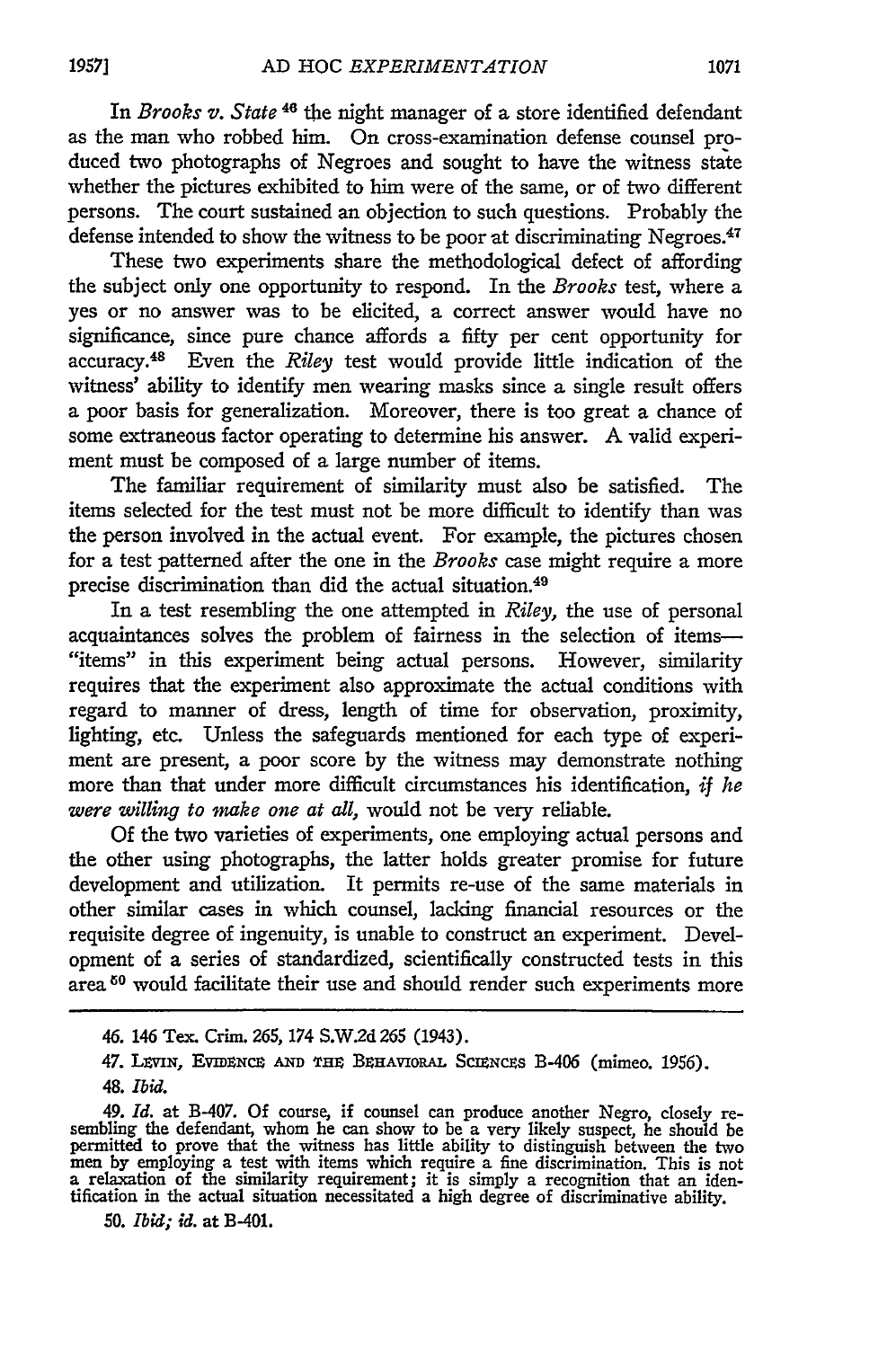acceptable to the judiciary. Accuracy would be greatly increased through substantial elimination of elements of chance <sup>51</sup> or underhandedness.<sup>52</sup>

Careful experimentation will be necessary to determine the validity of these tests. There must be a high degree of correlation between the ability to identify persons and the ability to identify photographs if the tests are to be useful. $53$  High positive correlation may well be expected, but this cannot be taken for granted.<sup>54</sup>

There is a further need for reliable averages and extremes of ability against which a jury can match the performance of the witness on each of these tests.<sup>55</sup> With such criteria available, counsel would be able to advise the jury, "Out of one hundred opportunities to make identifications of Negroes [or Chinamen, or women, etc.] from clear close-up photographs this witness was successful only thirty-six times. Two hundred white examinees drawn from various occupations and having wide variations in intelligence made an average score of sixty-two correct identifications." He should also be able to continue, "Even more significant, only two people out of those two hundred made scores as low as his! Would any of you be willing to convict a man because this witness says, 'He is the Negro I saw' **?"**

Even after the tests are accepted in principle, judicial skepticism may be expected to cause difficulty in individual cases. In order to employ the suggested standards in a wide variety of factual situations, it must also be demonstrated that an individual's *relative* ability to identify persons remains constant despite considerable variation in the objective difficulty of identification.<sup>56</sup> Then, although opposing counsel may point out that the particular experiment requires a considerably finer discrimination by the

51. When photographs are used a lawyer devising his own experiment would be likely to choose his subjects from the surrounding community, increasing the like-lihood that the witness will recognize some of them and be unfairly aided in identifying them.

52. Where actual persons are used there are opportunities for collusion. The threat is greater when the "personal acquaintance" test of the *Riley* case is employed. For the particular fact situation in that case a standar ard tests must be beyond question.

53. Otherwise the test will not measure what it is presumed to measure. For a simplified and helpful explanation of these principles, see MmPHY, **AN** INTRoDUc-Tox To PSYCHOLOGY 382 (1951). For a detailed discussion of correlation and validity, **see GuILxoRD, FUNDAM1XNTAL STATISTICS IN PSYCHOLOGY AND EDUCATION** 154-67, 512-43 **(2d** ed. 1950).

54. See text at notes **28-29** *supra.*

55. Psychologists should be able to develop a reference group of representative<br>examinees whose scores will provide averages and extremes of ability. "[R]egional<br>and national sample populations might be developed and sampl groups might then be tested in any given situation with respect to a particular ability." LtvIN, EVIDNCE **AND THz** B4HAVIORAL ScmNcEs B-401 (mimeo. 1956).

56. It has been shown, e.g., that the ability of white examinees to recognize Negro<br>faces depends largely on their attitude toward Negroes as a group. MURPHY, AN<br>INTRODUCTION TO PSYCHOLOGY 267 (1951). The implication is th